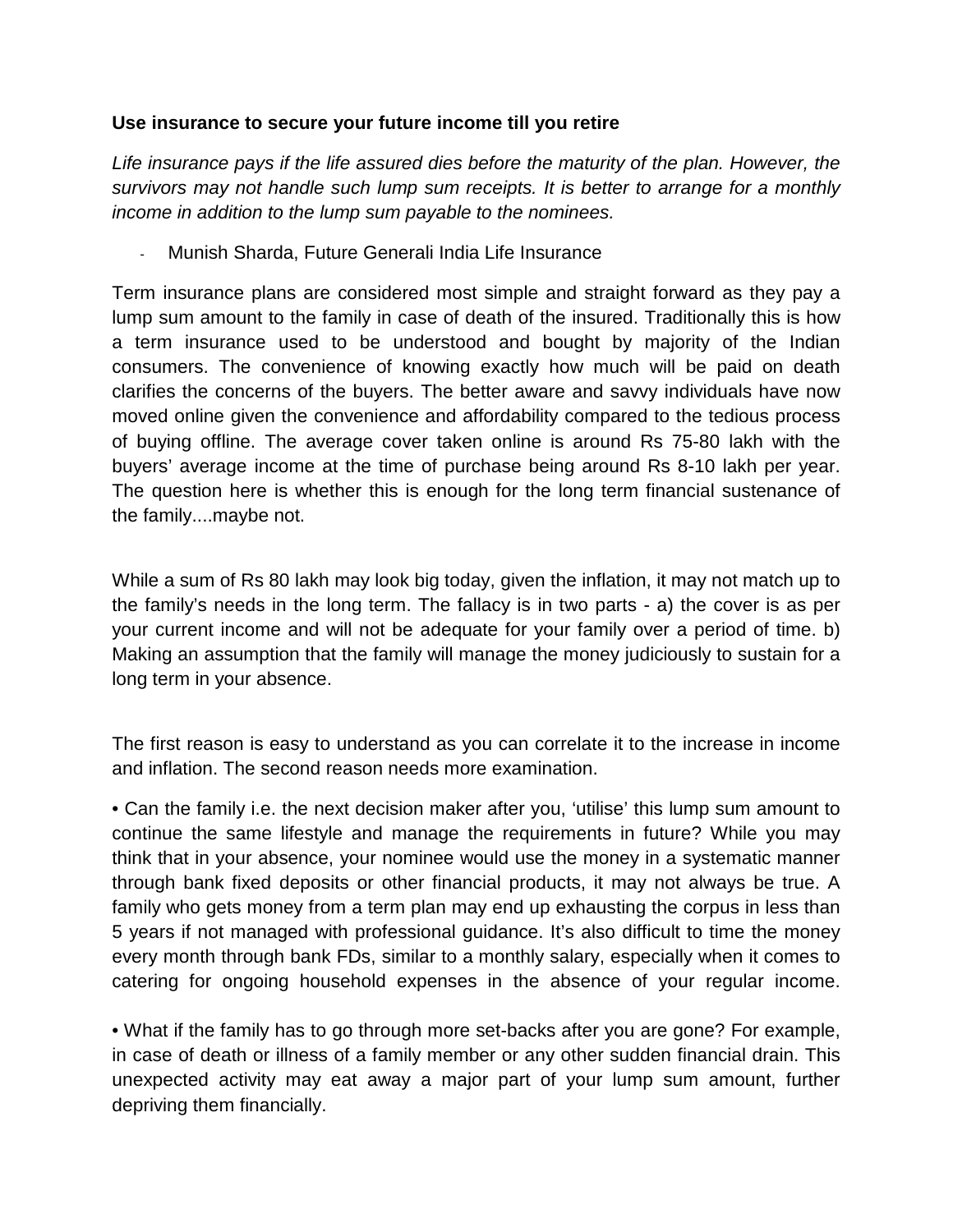It is therefore important to have a cover which can replace the future income of a person on a monthly basis till the period one would have worked if he or she was alive, which is usually till the age of 60 years. This type of cover will ensure continuous support for the family to deal with any financial challenges and enable them to live the same lifestyle in future. Another important point that an individual should consider is the impact of inflation. The cover should also increase in line with the inflation or simply in line with the increase in your income every year.

This type of increasing cover becomes more relevant for salaried professionals who ensure complete protection for their loved ones. Let's take an example of Ritesh who has purchased a lump sum cover and assumes that the family will be able to sustain by re-investing the money versus opting for a cover that gives the family an inflation adjusted monthly income till Ritesh reaches retirement. The table below depicts scenarios on how a family will sustain after Ritesh's death in both cases.

|                                                                                     | Lump Sum Protection                                                                               | Monthly Salary Protection                              |
|-------------------------------------------------------------------------------------|---------------------------------------------------------------------------------------------------|--------------------------------------------------------|
| Financial Sustenance for<br>day-to<br>day expenses<br>(Monthly Income to Family)    | Bank Deposit @ 8% to with inflation.<br>generate an income                                        | Lump sum is invested in a Monthly Salary is replaced   |
| A. Is the fixed monthly<br>amount paid to the<br>family?                            | No. The interest is paid at<br>end of the year. Hence only<br>annual amount can be taken.         | Yes                                                    |
| B. Does this amount<br>matches with monthly<br>salary?                              | May not, depends on the Yes<br>prevailing interest rate                                           |                                                        |
| C. Is the monthly amount<br>generated tax free?                                     | No, income tax will apply on<br>interest. Hence tax can erode<br>the interest amount up to<br>33% | Yes                                                    |
| D. Is the monthly amount<br>paid free from any re-<br>investment risk?              | No, interest rate may change Yes<br>in future and impact the<br>income to the family.             |                                                        |
| E. Is monthly Income to<br>family<br>Inflation<br>adjusted?                         | No, will depend on<br>prevailing interest rate.                                                   | the Yes                                                |
| F. Will family have to cut<br>corners to<br>manage<br>day-to<br>$-dav$<br>expenses? | Maybe                                                                                             | No                                                     |
| Absence of person<br>is.<br>replaced financially                                    | and investment capabilities of mind to the family<br>of family                                    | Partially, with complexities FULLY replaced with peace |

A lump sum cover is definitely required for immediate family consumption like paying off the loan liability, creating an emergency fund, training or education required by other family members to start earning etc. Hence a combination between a lump sum cover along with monthly income protection till retirement is an ideal way of buying your term cover. Those who currently have a lump sum cover should look at monthly income